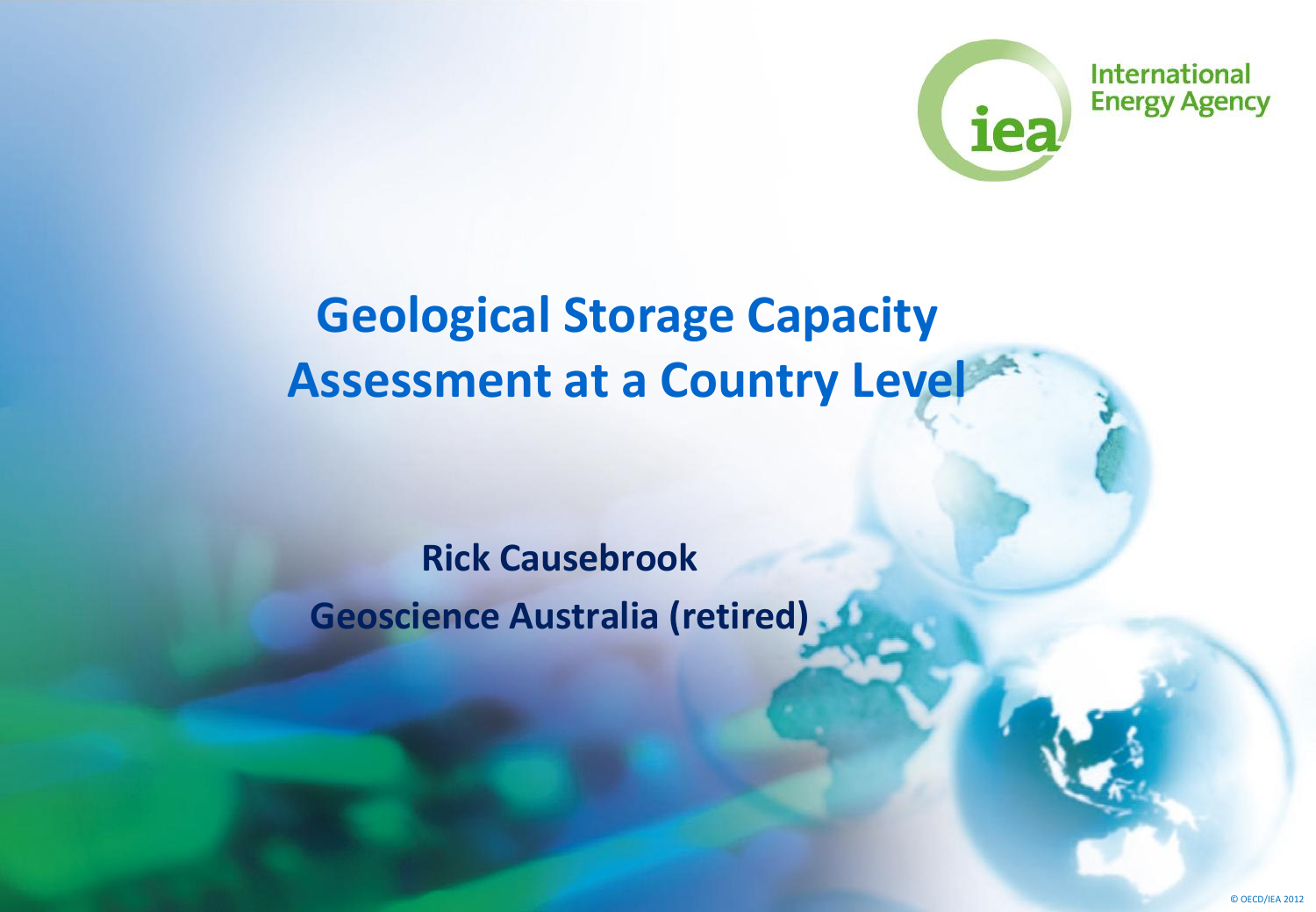

### **High Level Country Scale Assessments**

■ Conducting a detailed assessment of a **country's storage potential is the first step in moving to a an efficient and coherent CCS or BECCS strategy.**



- Around 30 countries have carried out and **published such assessments including:**
- Brazil, South Africa, Japan, Mexico, **Australia, South Korea, USA, Canada, Netherlands etc**

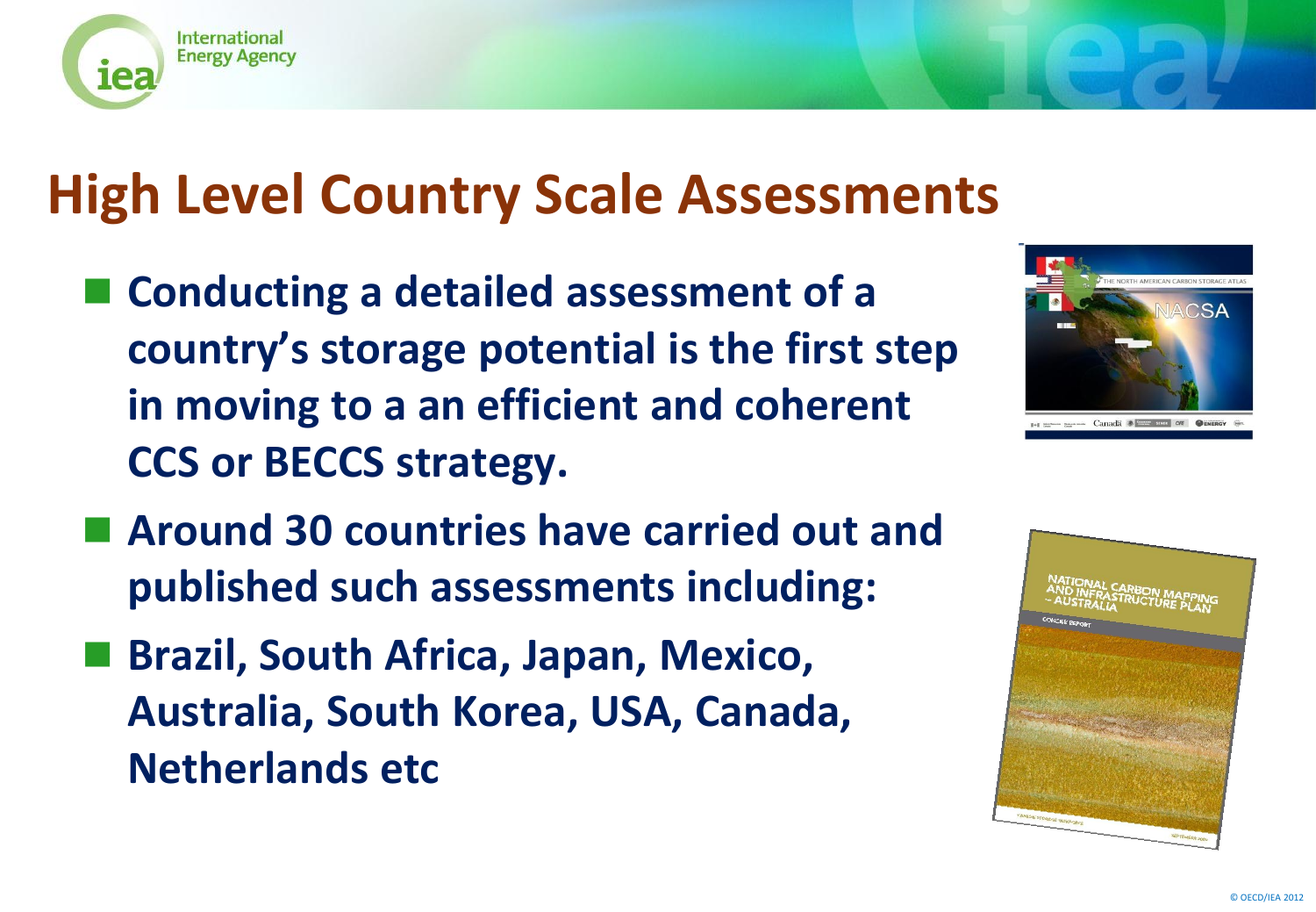

### **Qualitative versus Quantitative Assessments**

- **The first stage in making in making a country wide assessment is to make a qualitative assessment of the sedimentary basins within a country's borders., that's which are assessed as good for storage versus which are seen as being poor – generally done by expert assessment.**
- **The second, very important stage is to attempt a quanitative assessment – that is how much carbon dioxide do we think the good basins can store – must be done by detailed analysis.**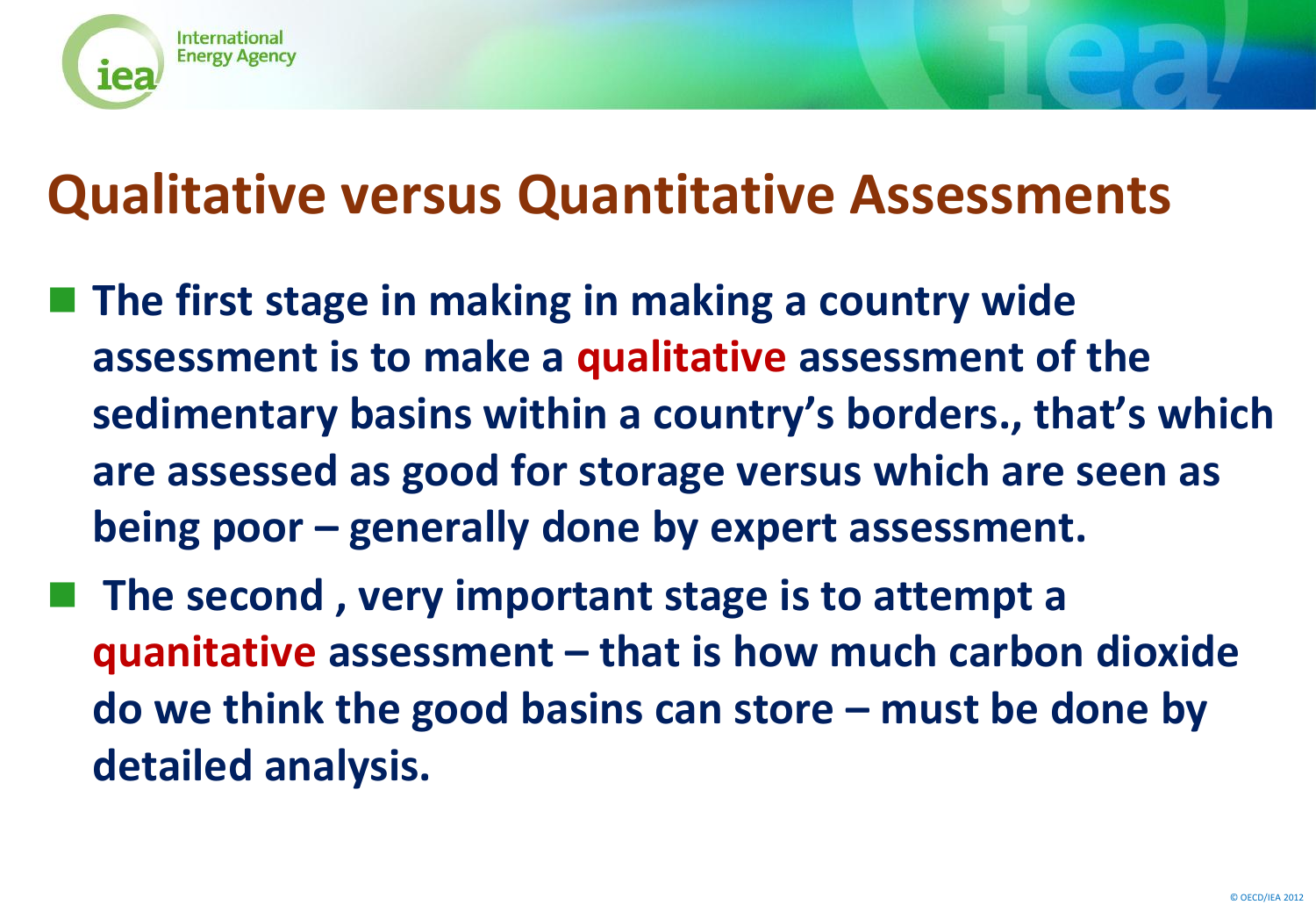



#### **The storage Potential Of Indonesia**

#### **Studies that include Indonesia as part of South-Eastern Asia as a whole.**

- **1. APEC 2009 – CO2 Storage Prospectivity of Selected Sedimentary Basins in the Region of China and South East Asia**
- **2. GEOGREEN 2010 – UNIDO CCS Technology Roadmap on CCS in Industry**

#### **Study focussed specifically on Indonesia**

**1. Indonesia CCS Study Group – Understanding Carbon Capture and storage Potential in Indonesia**

**These studies briefly discuss the quality of some of Indonesia's sedimentary basins for geological storage – but none of them address the storage potential of the deep saline aquifers quantitatively.**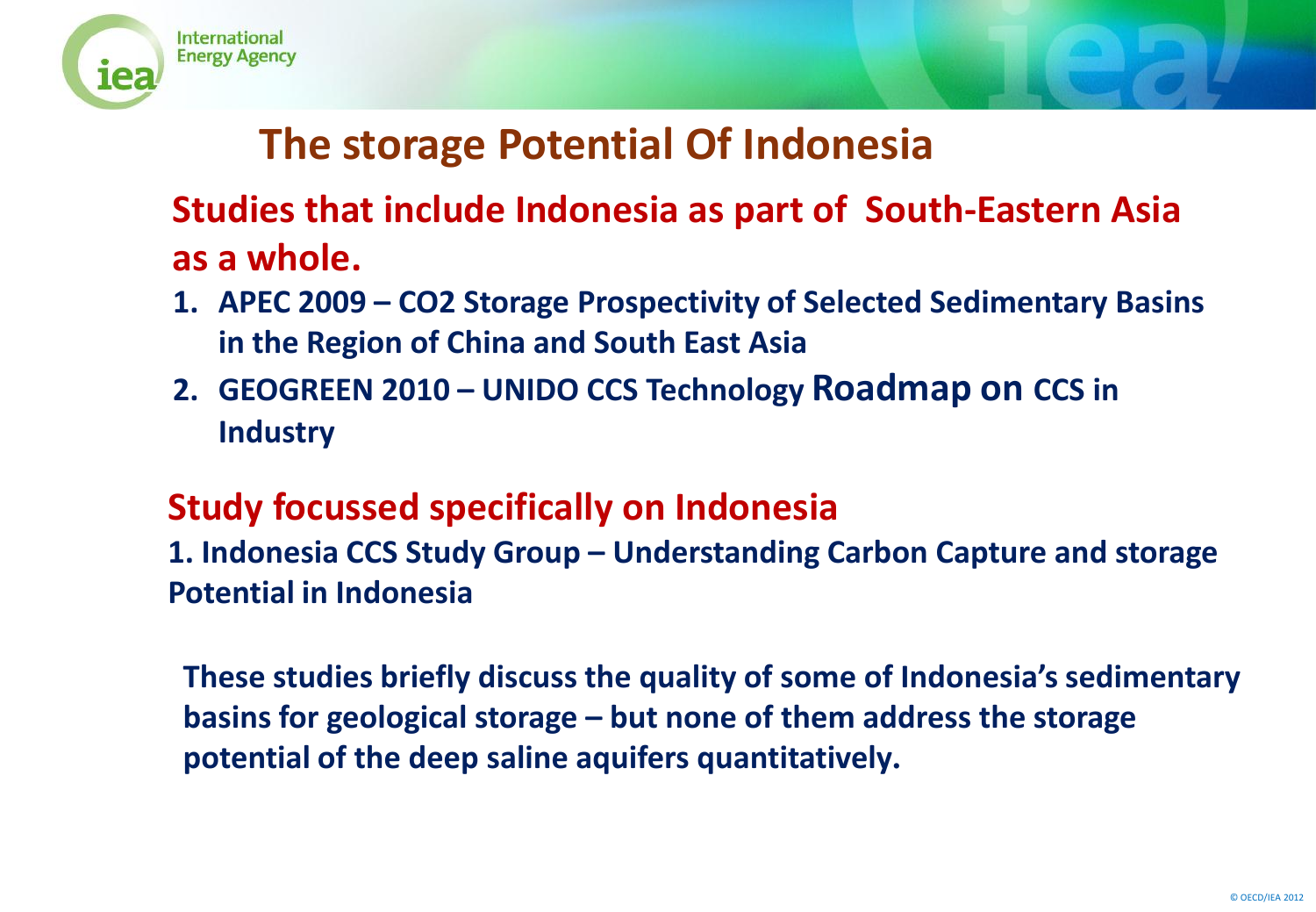



**Figure 59: Storage resource in South–East Asia: deep saline formations and oil and gas fields**

/// Gas

 $\triangle$  Field

Possible, Sedimentary Basins or Continental Margins

Unproven, Extrusive volcanic rocks

#### **Qualitative Storage as described in Geogreen Report**

Projection: Asia South Lambert Conformal Conic

Central meridian: 125°

Datum: WGS.84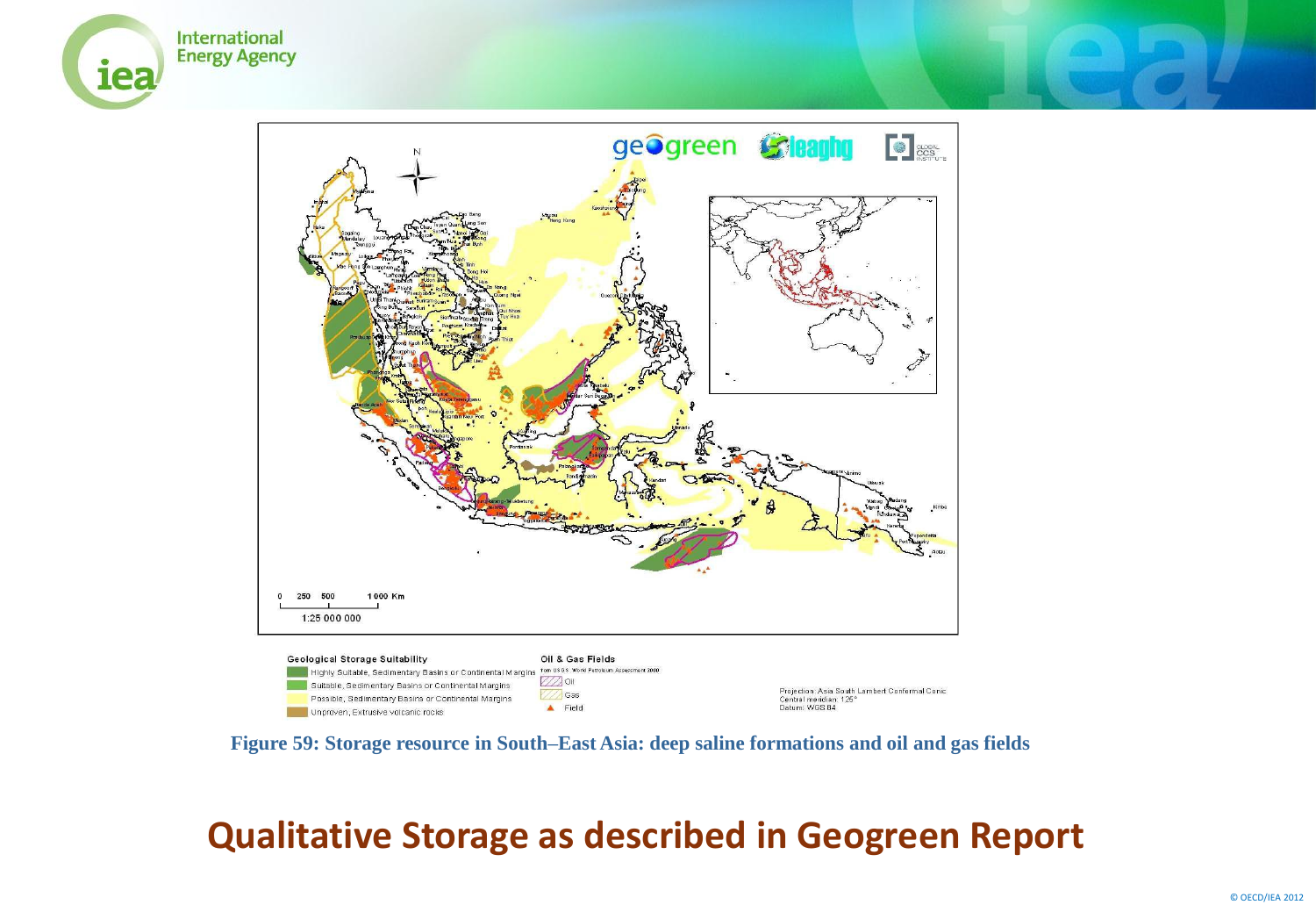



**Distribution of Indonesia's Oil and Gas Basins in the Indonesia CCS Study Group Report** Indonesia CCS Study Group 2009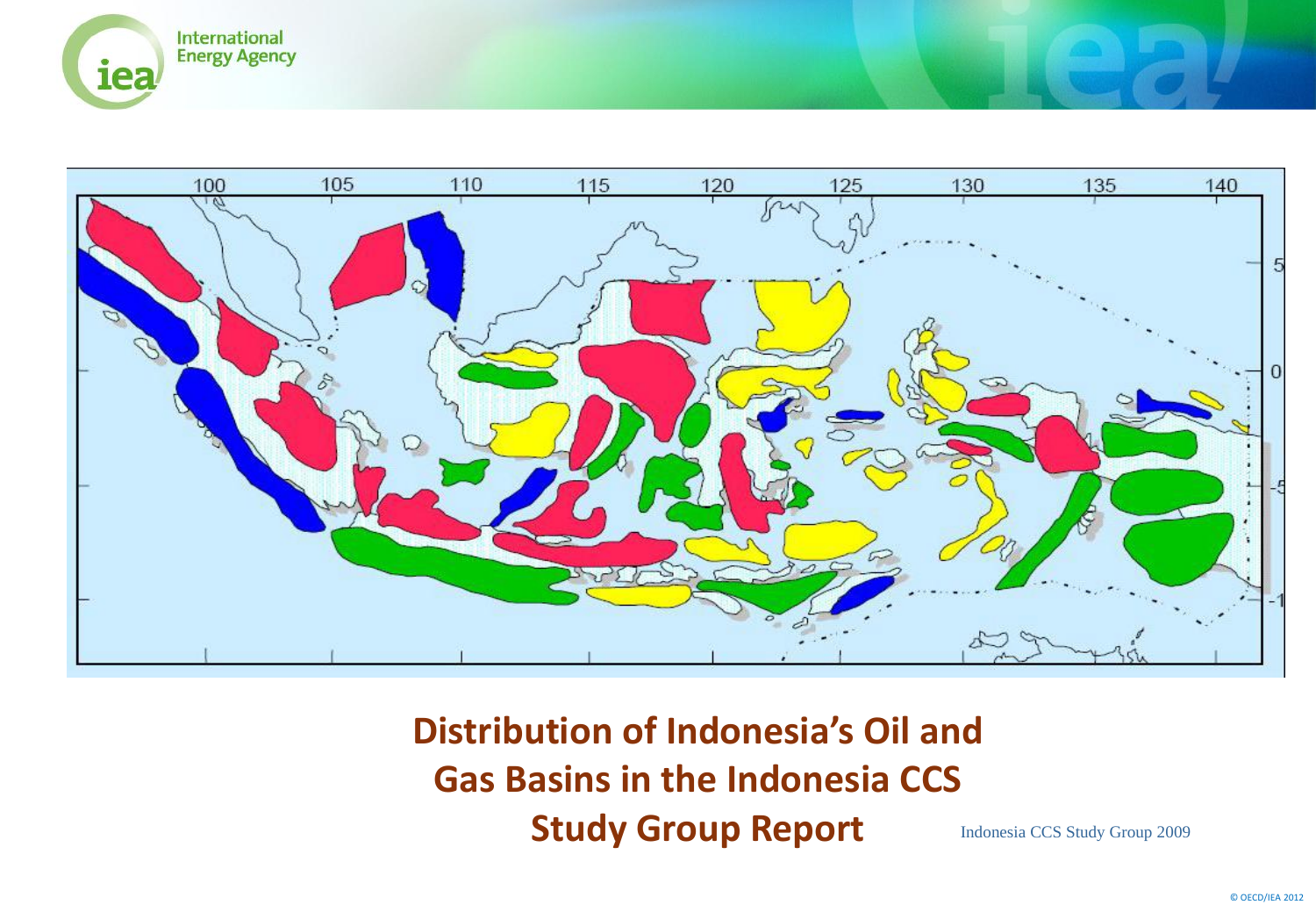

# **Capacity assessment in 6 basic steps**

- **1. Identify all the sedimentary basins within the region to be assessed.**
- **2. Rank basin in terms of perceived prospectivity ( expert panel)**
- **3. Estimate the volume of the formation to be used as the reservoir.**
- **4. Estimate the average pore volume of the formation.**
- **5. Estimate the density of the CO<sup>2</sup> at formation depth.**
- **6.** Estimate the percentage of the pore volume that the CO<sub>2</sub> will pass **through when it is migrating or occupy when it becomes stationery.**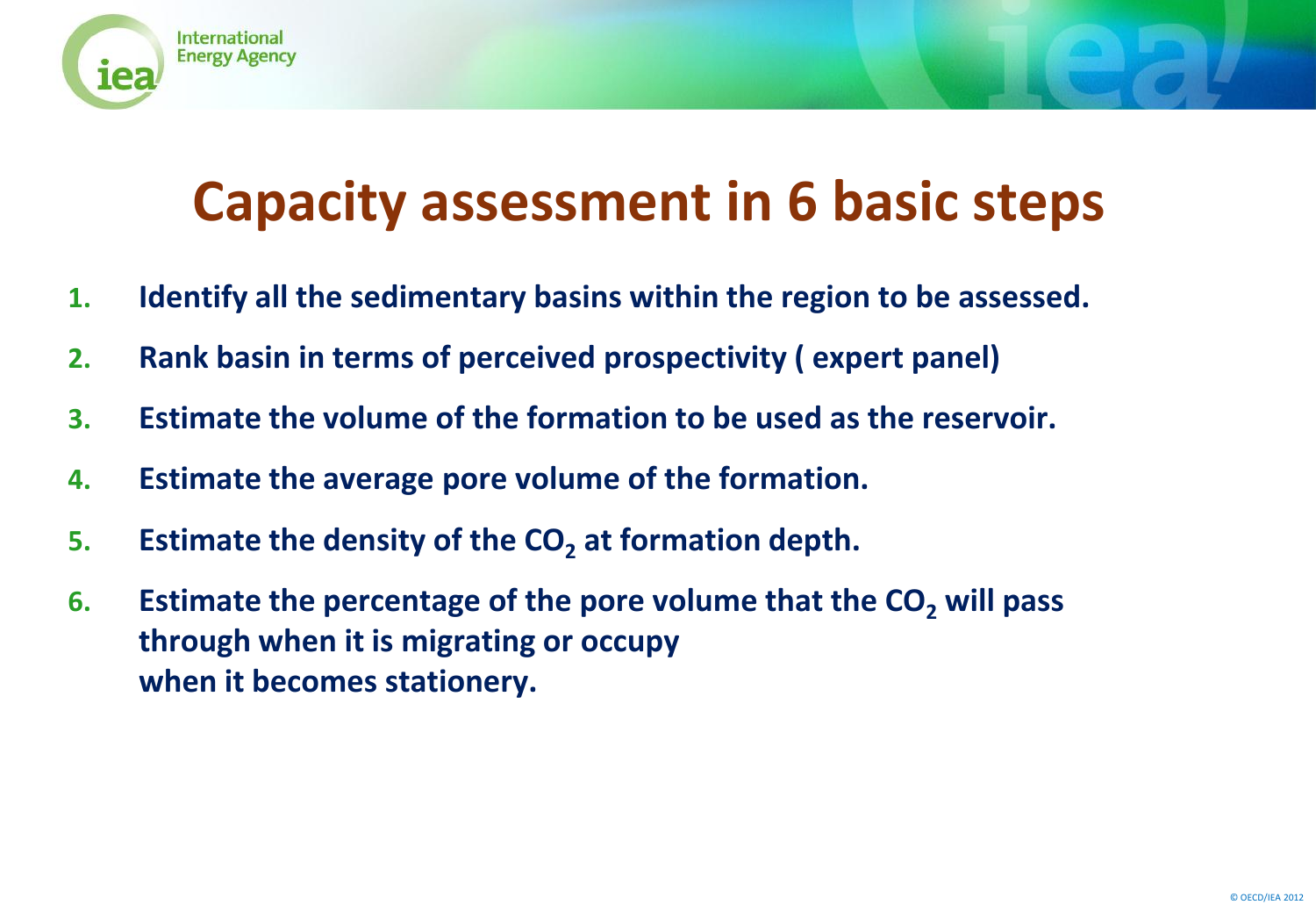### **The Need for International Consistency and Intercomparability.**

International **Energy Agency** 

- **A 2007 study of storage reserve estimates (Bradshaw et al 2007) showed that because of inconsistencies in the calculation methodologies adopted the reserve estimates arrived at varied wide so widely that some world estimates were smaller that some regional estimates.**
- **Although a number of methodologies have been published since then there is no global agreement on the most suitable one to use.**
- **The IEA is working to prepare a set of Guidelines on Storage Assessment to guide Nations who are coming new to this issue**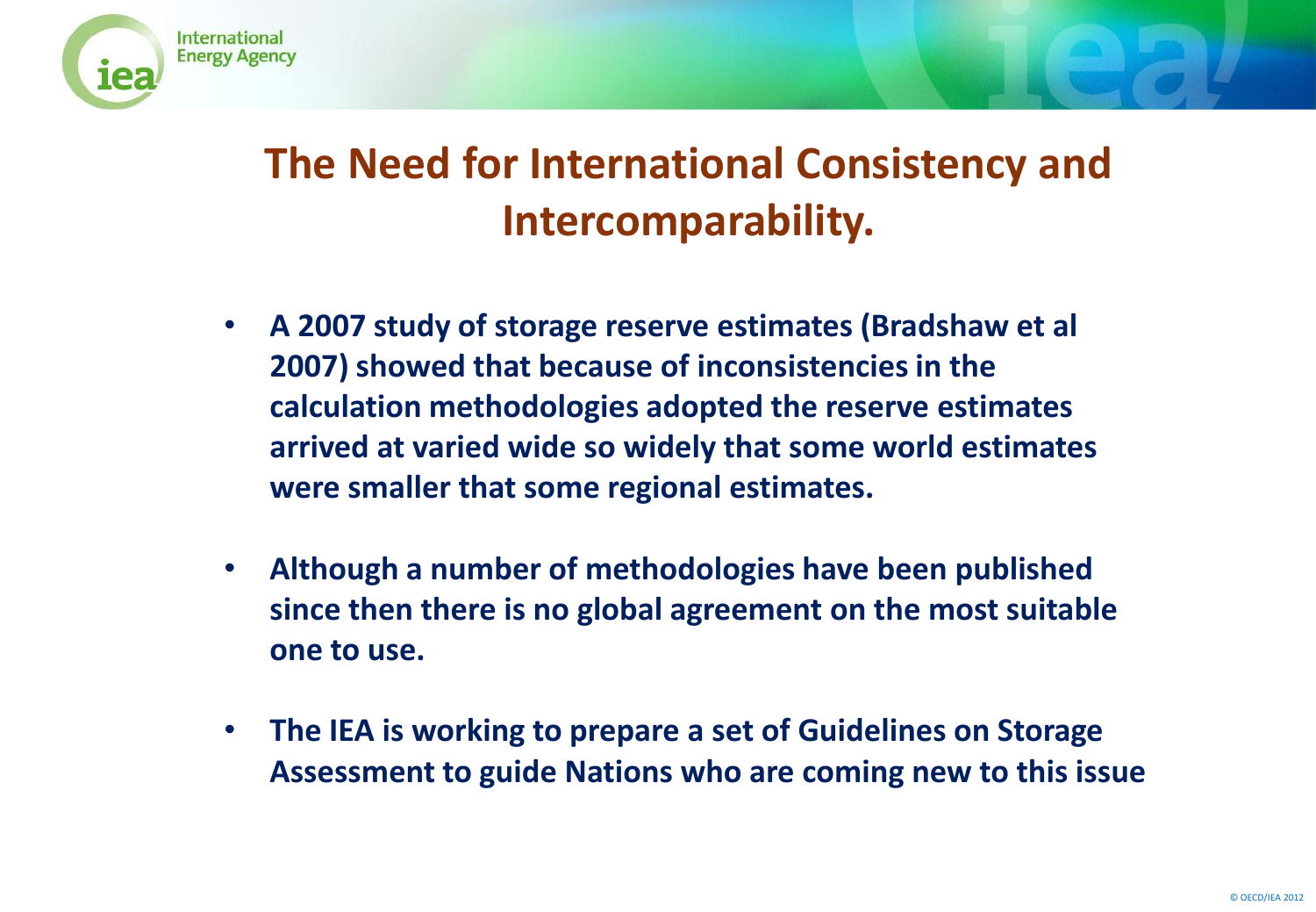

# **Deterministic or probabilistic estimation**

- **Deterministic assessment multiplies single values for the storage parameters and presents the result as a best estimate.**
- **Probabilistic assessment multiplies ranges of values and presents the result as statistical distribution:**

#### **P10-P50-P90**

 **Probabilistic assessment best presents the uncertainties inherent in the assessment.**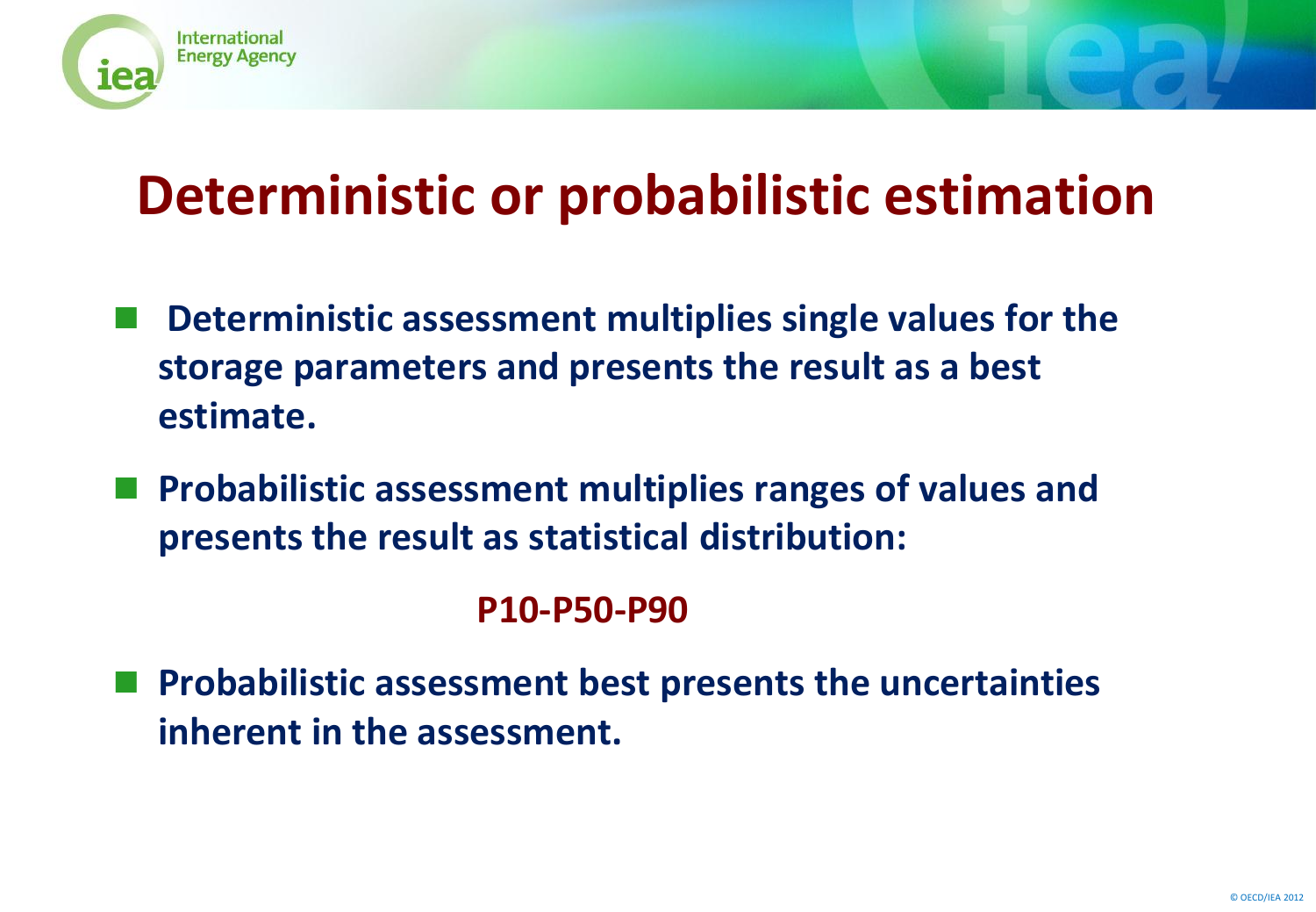

iea

International **Energy Agency** 

**CGSS 2010**

**USGS 2010**

**DOE 2006 USDOE Capacity and Fairways Sub-group – Regional Carbon Sequestration Partnerships CSLF 2007** CSLF Task Force for Review and Development of **CSLF** 2007 **Estimation CO2CRC 2008 Generally based on the DOE methodology USGS 2003/2006 Specific sequestration Volumes. A useful tool for CO2 Storage Capacity Assessment IEA/EERC 2009 Summary and overview of CSLF, DOE and other methodologies, Calculation of storage coefficients in the context of the resource pyramid. Methodology developed for the 2009 Queensland CO<sup>2</sup> Geological Storage Atlas. Requires depth of data from Basin**

> **A probabilistic Assessment methodology for the Evaluation of Geologic Carbon Dioxide Storage.**

**PROBABILISTIC**

**D**

**E**

**T**

**E**

**R**

**M**

**I**

**N**

**I**

**S**

**T**

**I**

**C**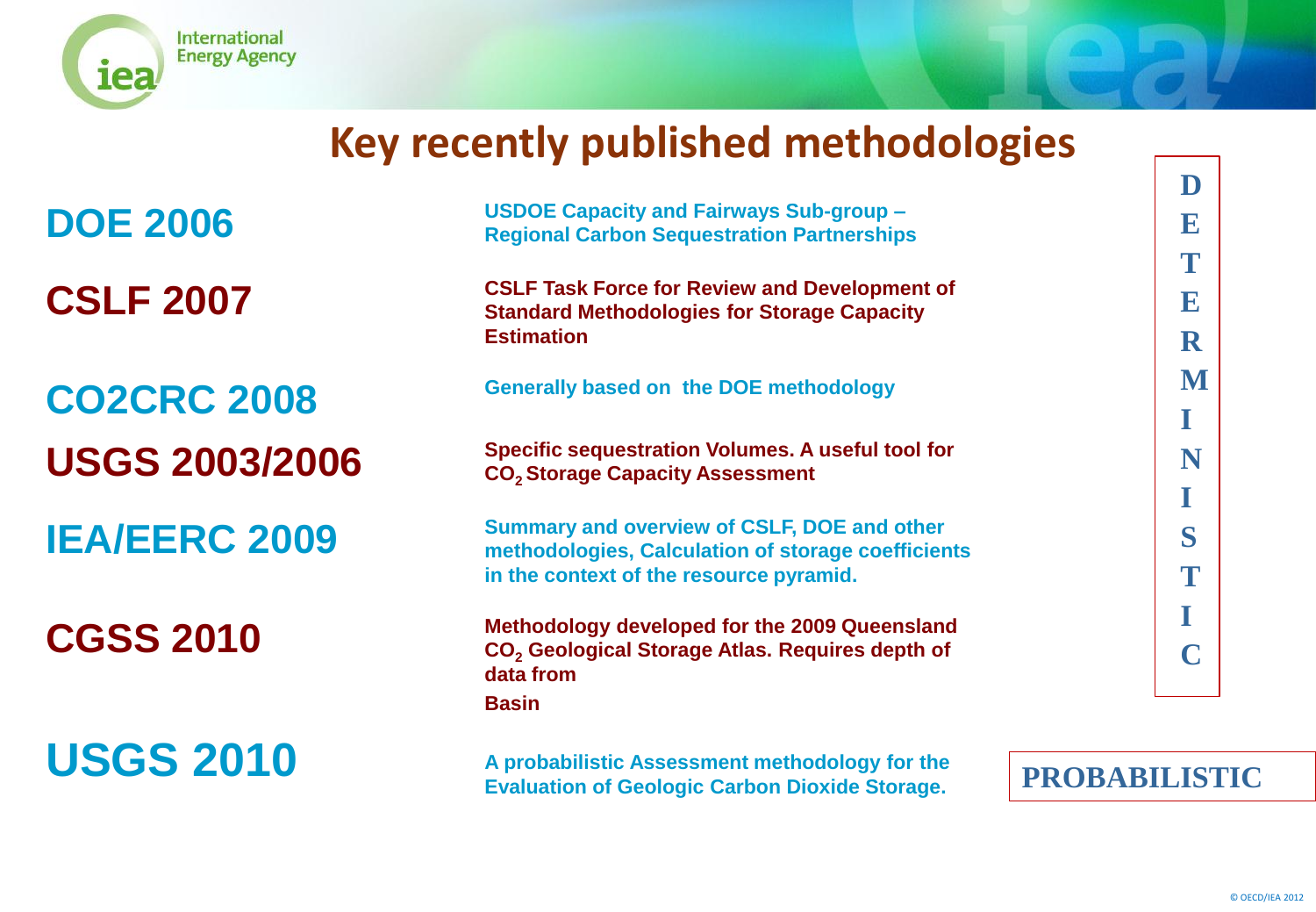

**.**

#### **The Need for a Consistent Approach**

**The need for a internationally consistent approach was recognised in the IEA CCS Technology Roadmap 2009**

**In 2010 the IEA held two expert workshops bringing together CCS experts from a number of geological surveys with observers from institutions such as EC, UNFC, OPEC, GCCSI etc to agree on a methodology to be proposed as the International standard.**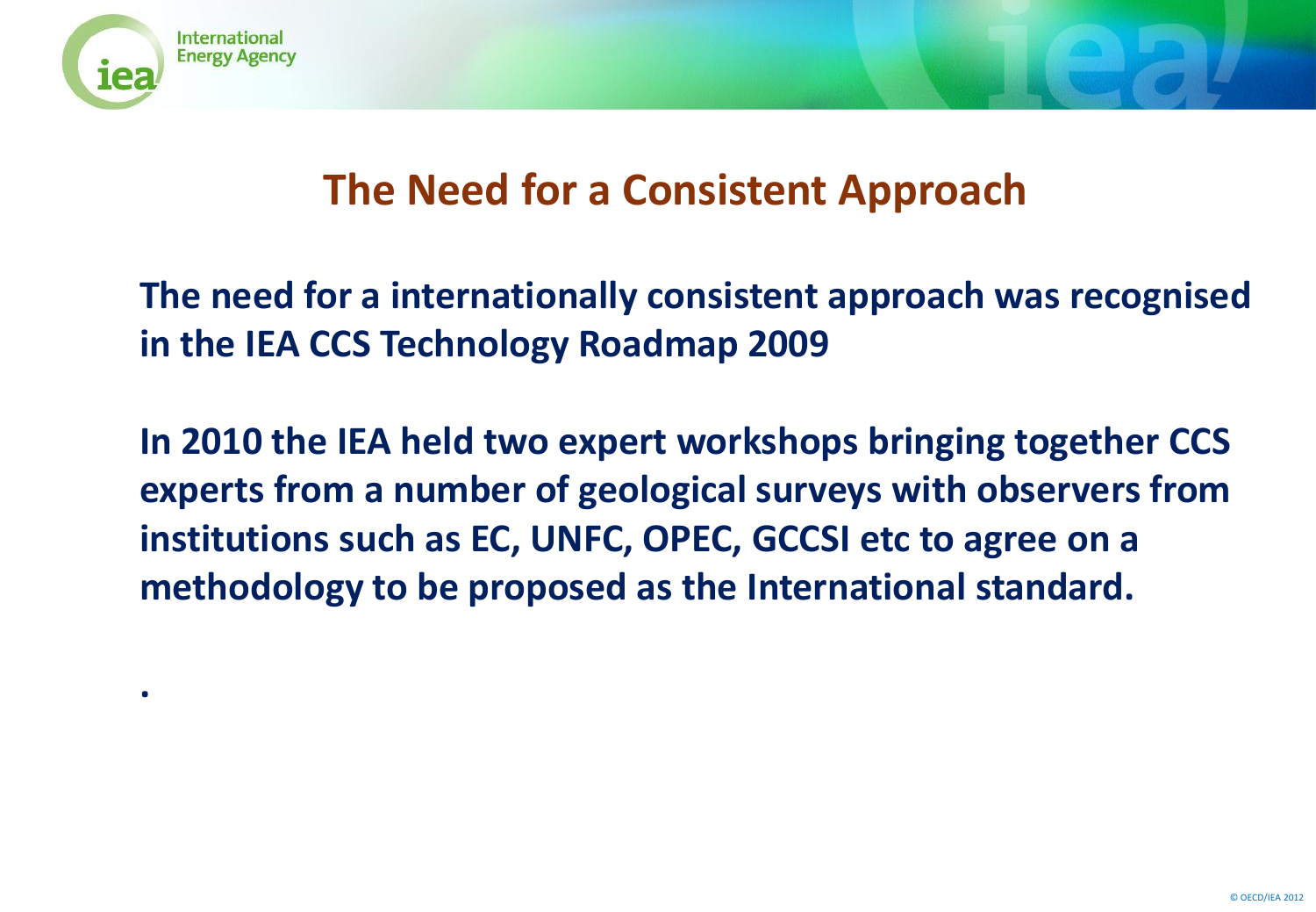

### **Objectives of IEA work**

**Stimulate and facilitate the international discussion**

- **1. A common estimation framework for countries**
- **2. A sound methodology for arriving at a national-scale CO2 storage resource assessment that could be applied globally**
- **3. A way forward to quantify what proportion of the resource is technically accessible at any particular cost**

**Deliverable: Guidelines for storage capacity estimation**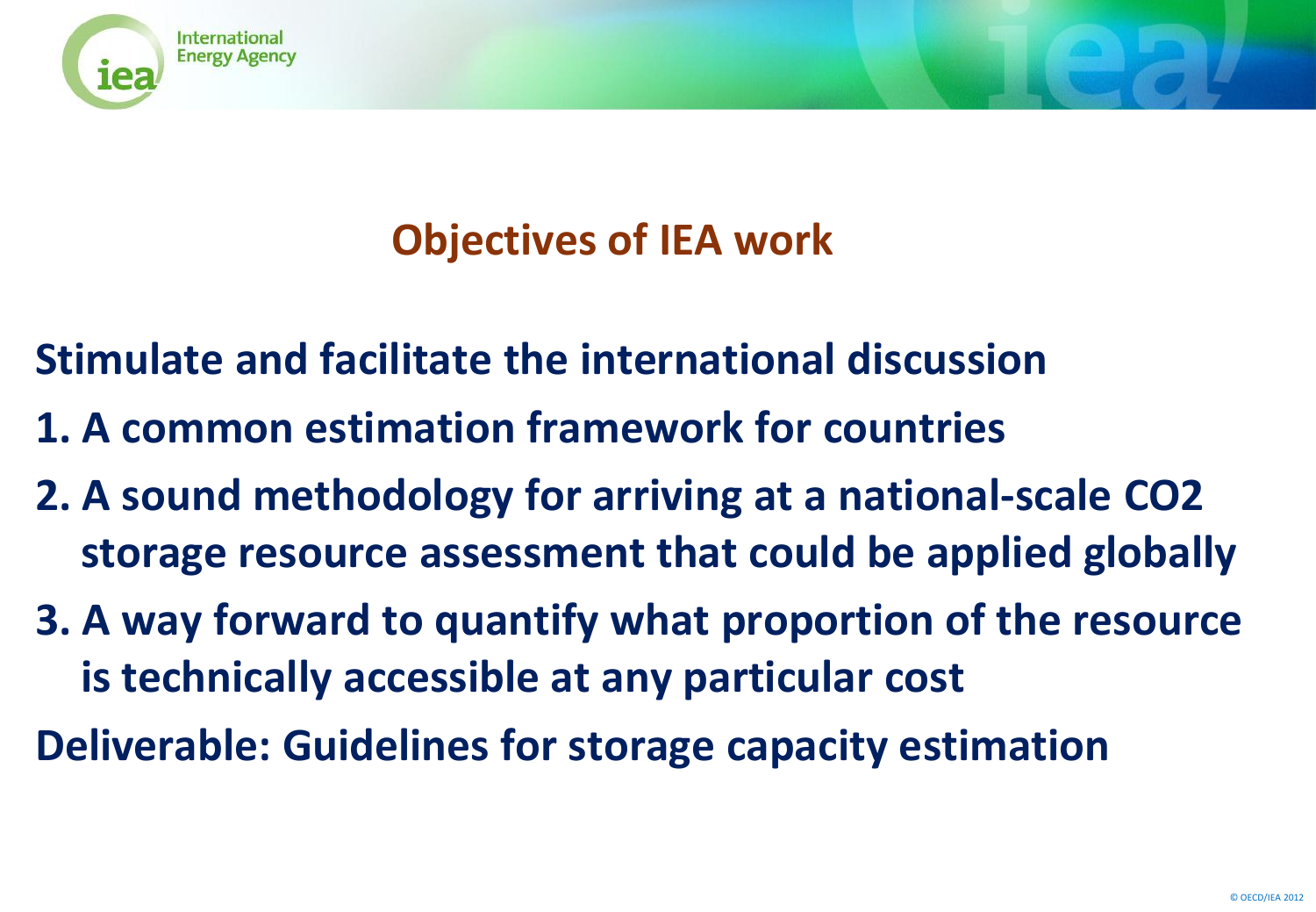

### **IEA Approach**

- **Geologically-based**
	- **Geological model**
	- **Trapping modes** 
		- **Buoyant and residual trapping**
- **Transparent – methodology, assumptions**
- **Probabilistic – range of values to reflect uncertainty**
- **Regional estimates - not project site specific**
- **Based on USGS methodology**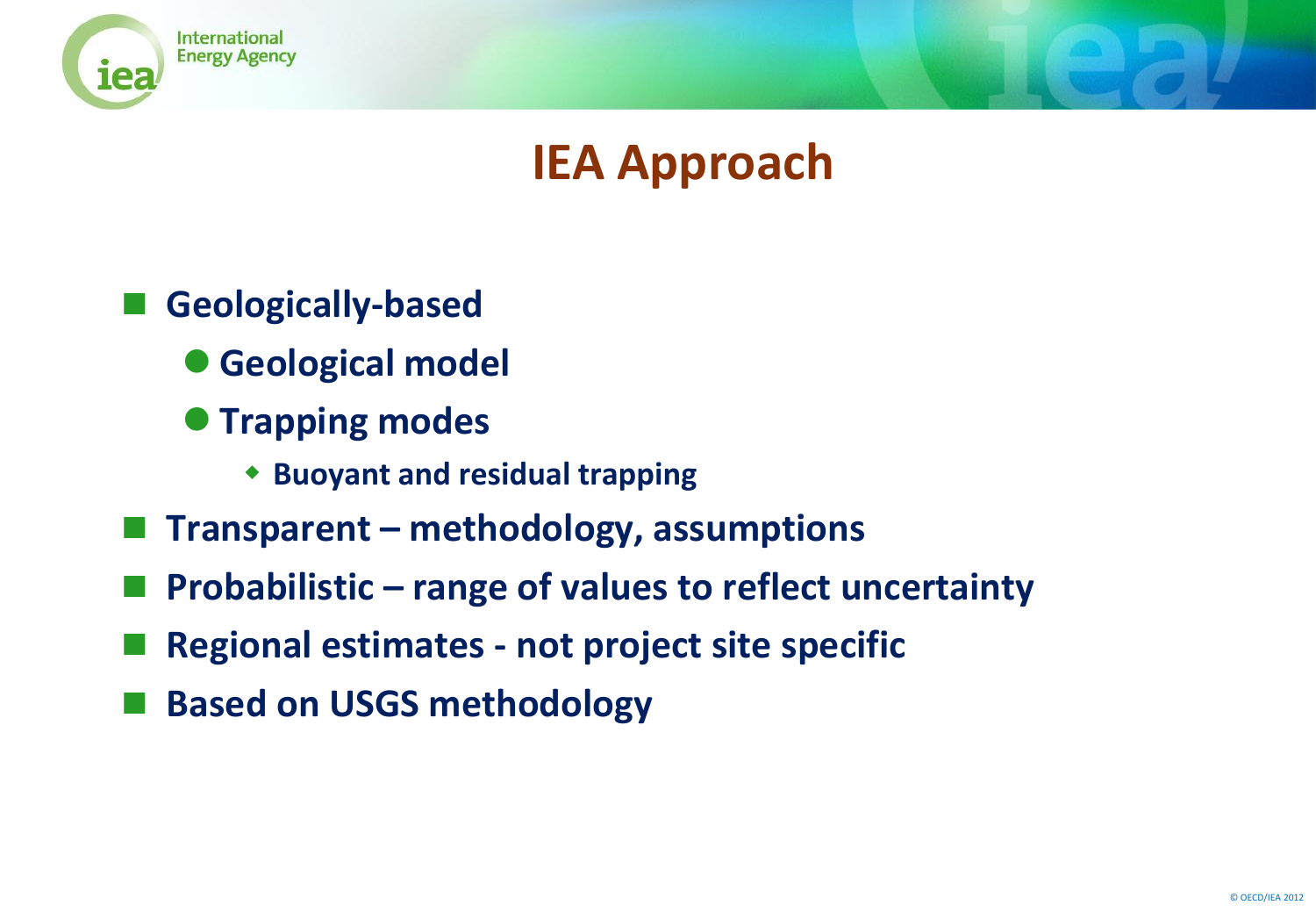

# **Schedule for report**

- **August 2012: Draft Guideline**
- **September 2012: Review and revision Guideline**
- **October 2012: Final version**
- **November 2012: Publication and presentation at GHGT-11 in Kyoto**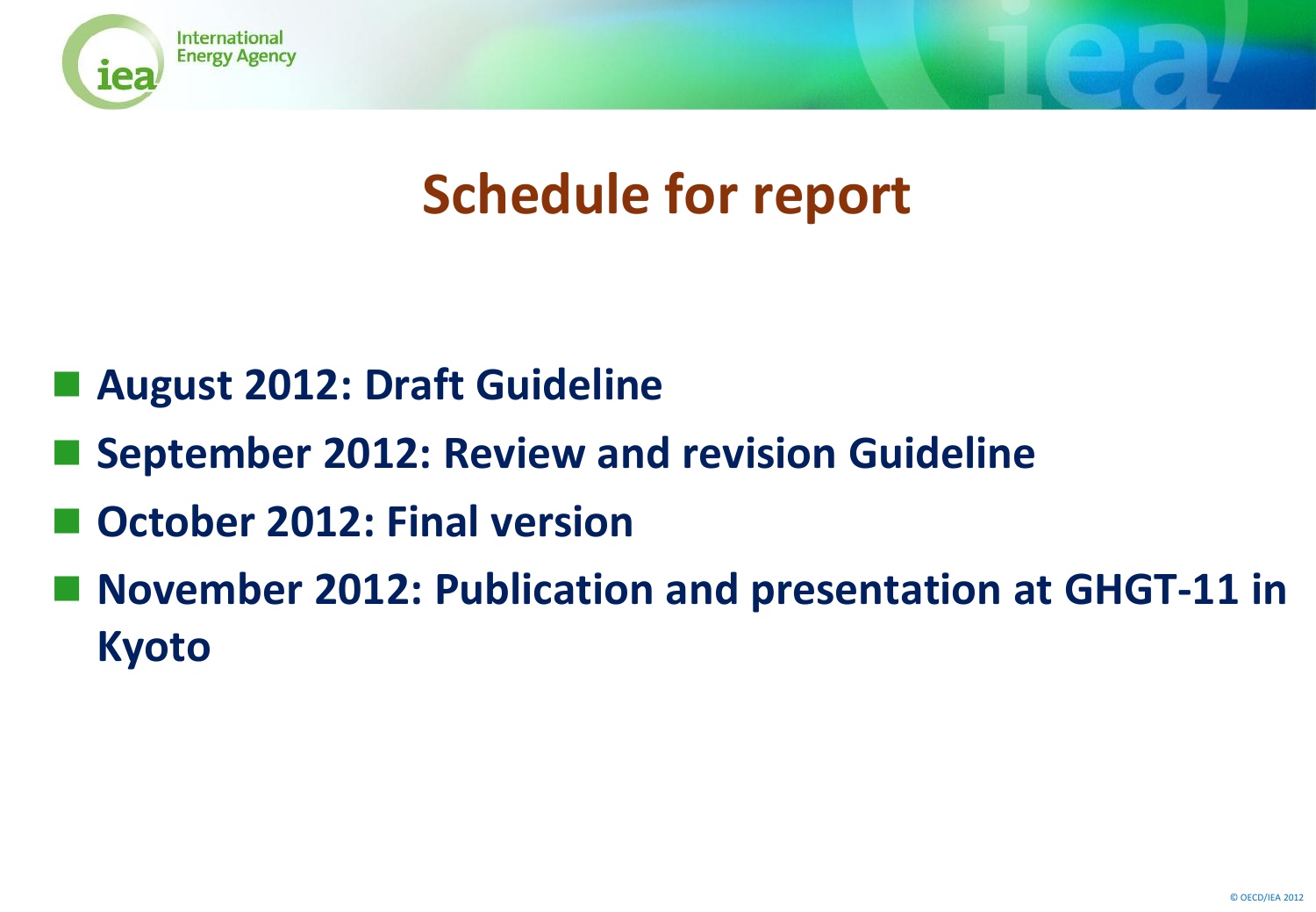

### Thank You For Your Attention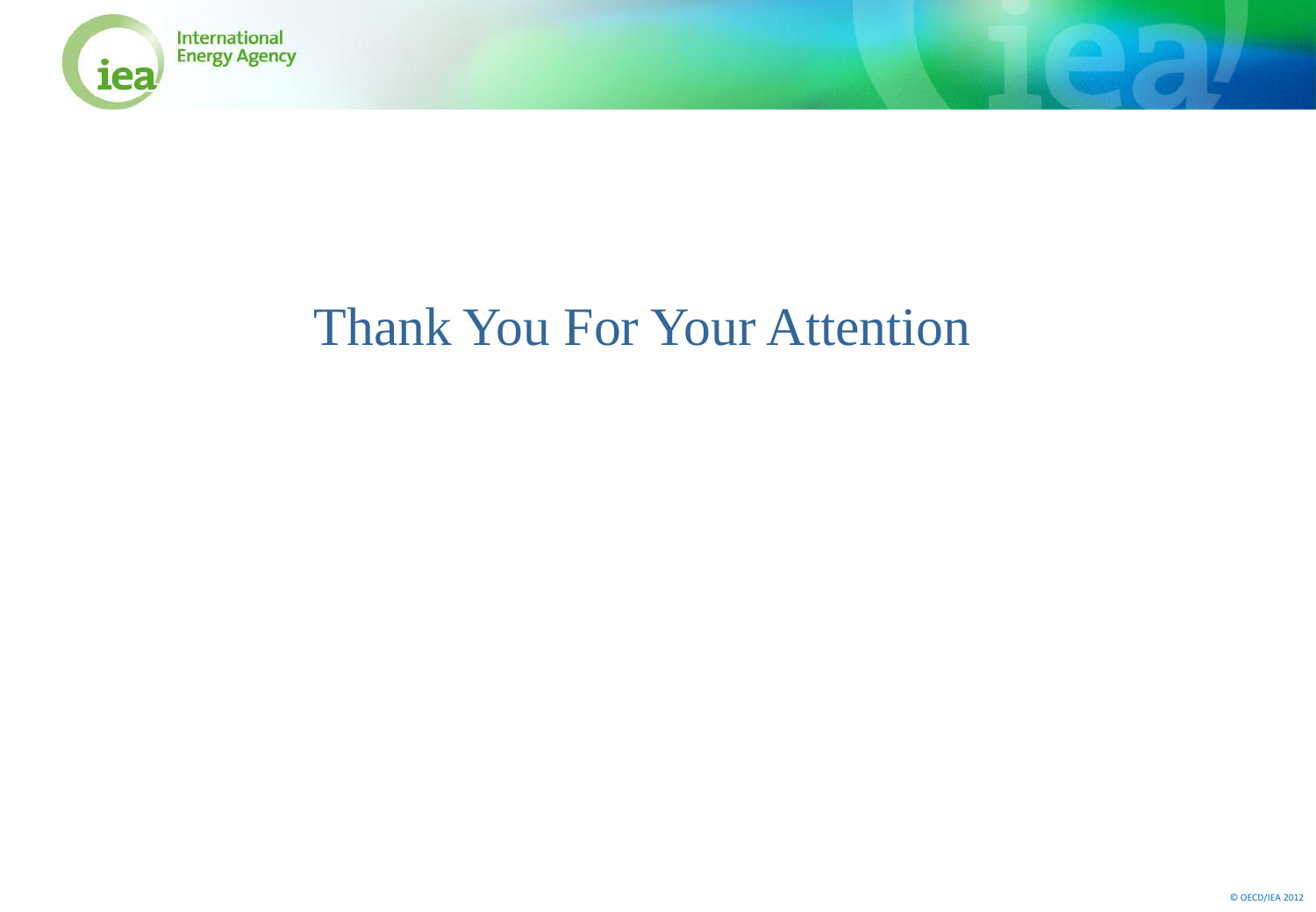

#### **Some world estimates are smaller than some regional estimates**



Fig.  $1 - A$  listing of various estimates for  $CO<sub>2</sub>$  storage capacity for the world and regions of the world. Estimates are listed by region, and ordered internally by date of completion of the estimates. Note there are world estimates (a) that are smaller than some more "robu

#### After Bradshaw et al, 2007 *From Bradshaw et al., 2007*